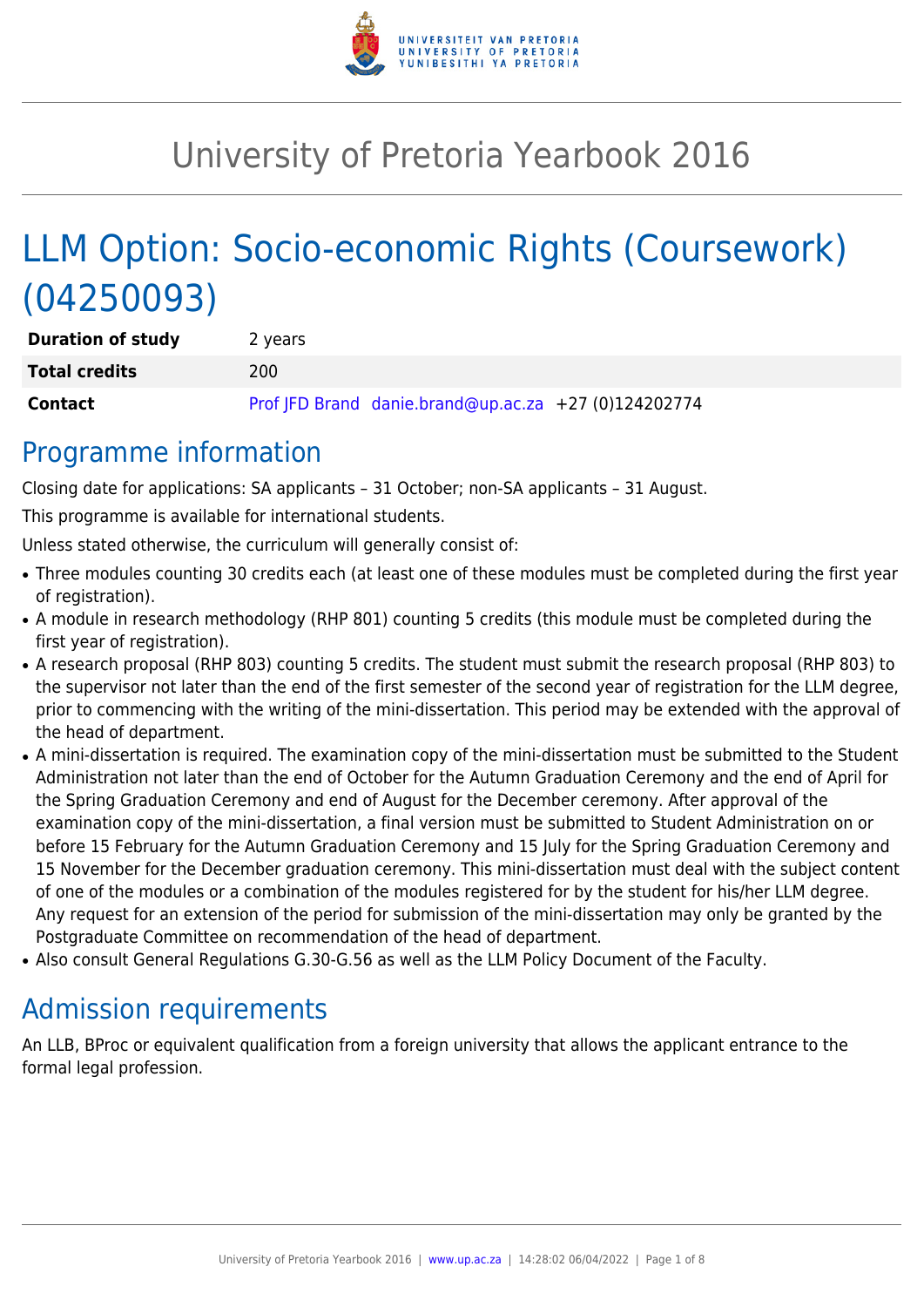

## Additional requirements

The duration of the programme will in general be four semesters (2 years) but may be completed within two semesters (1 year) where possible, subject to fulfilment of all the requirements for the degree and payment of the full amount prescribed for the LLM degree. Programmes may also be structured to allow for one year of study only. The one- or two-year period may only be extended by the Postgraduate Committee on recommendation of the Head of Department based on good reason shown and if it is clear that the student will be able to complete the programme in a further year of study.

### General admission requirements

In addition to an LLB, BProc or equivalent qualification from a foreign university that allows the applicant entrance to the formal legal profession, the following requirements are set for admission of a prospective student to the LLM Coursework programme:

A minimum average mark of 65% with respect to the prescribed final-year modules of the undergraduate programme is required for admission to an LLM coursework programme.

Where an average of below 65% is achieved, the student may be admitted on recommendation of the relevant head of department after consultation with the programme coordinator and consideration of other merits (eg relevant professional experience; the applicant's performance in undergraduate modules related to the particular LLM; the candidate's performance in independent research essays or similar components) and/or an admission examination.

Linguistic competence, primarily in English; foreign applicants who did not complete undergraduate studies through the medium of English must show proof of competence in English at a minimum average level of 6 out of 10 for IELTS or a minimum total score of 83 in TOEFL calculated as follows: reading 21, listening 17, speaking 23 and writing 22. In any other instance where there is doubt as to the English linguistic competence of an applicant, the Dean may require the same proof as prescribed for foreign applicants.

Foreign qualifications are subject to SAQA evaluation. (Some LLM coursework programmes or modules as indicated in the yearbook may only be available to students who hold a relevant South African legal qualification.)

Even though a student may comply with the above requirements, the Dean may, on the recommendation of the head of department presenting a specific degree or module, refuse to accept a prospective student for any LLM programme if such a student's performance in the chosen modules or field of study during undergraduate study was not satisfactory. Alternatively, the Dean could set additional requirements with a view to admission

An admission examination may also be required in respect of a particular programme or module.

Particular LLM programmes have additional selection criteria and deadlines specific to those programmes.

## Other programme-specific information

- 1. PAJ 801 is compulsory for students who completed an LLB/BProc degree at a South African university.
- 2. CMR 801 is compulsory for students who did not complete an LLB/ BProc at a South African university.
- 3. The mini-dissertation must comprise 13 000-15 000 words including footnotes but excluding the list of contents and the bibliography.
- 4. The following are the core modules for this degree but not all of them are offered every year. Please contact the faculty to find out which of these modules will be offered.

SRC 802 Socio-economic rights in the SA Constitution (30 credits)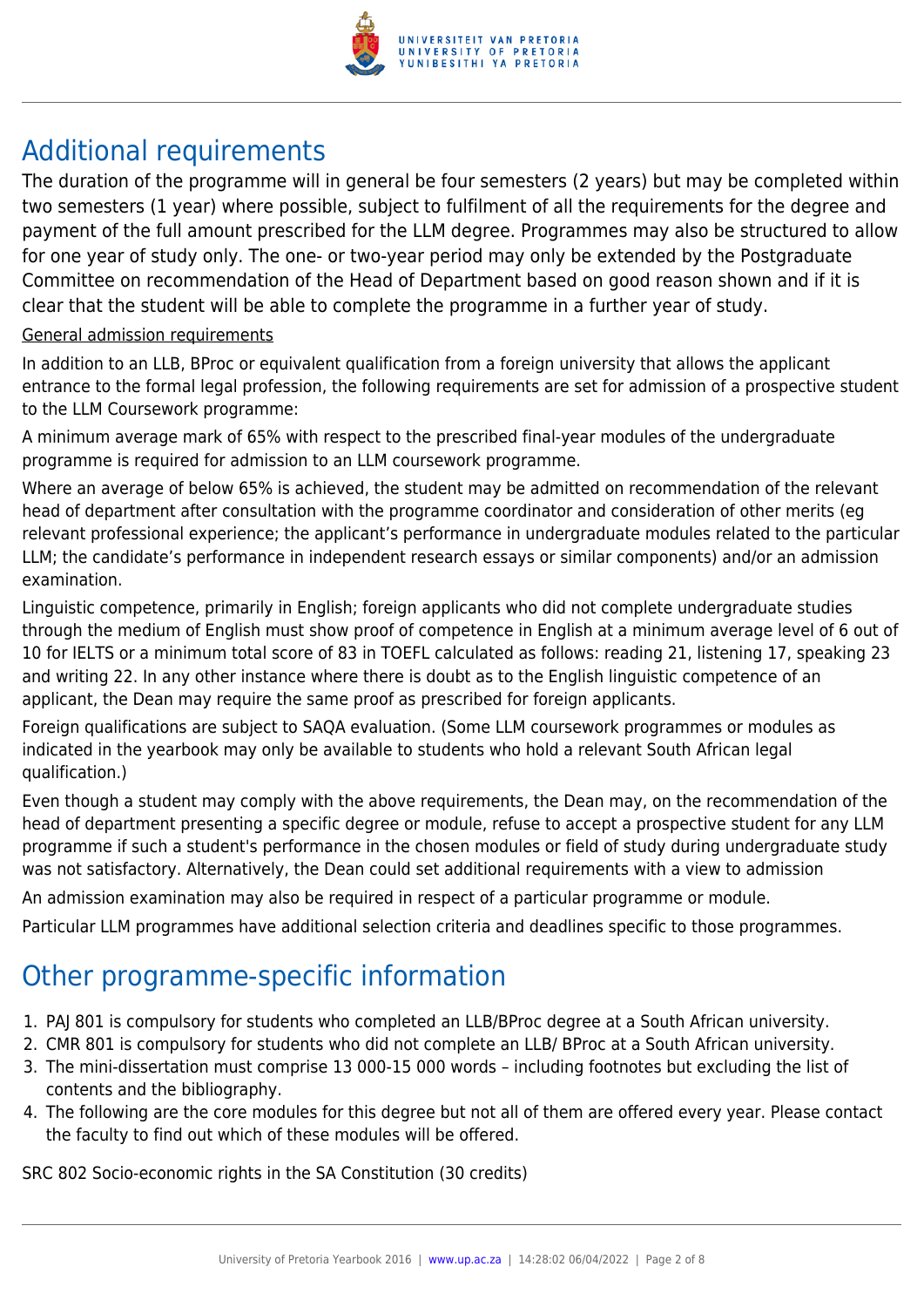

SRI 801 Socio-economic rights under comparative and international law (30 credits)

## Examinations and pass requirements

In the event of having failed all modules during a particular year of study, a student will only be allowed to continue with his/her studies with the consent of the Postgraduate Committee. Although no supplementary examination will be granted with regard to LLM and MPhil modules, the General Regulations (Regulation G.12.3 and G.12.6) apply with regard to special and ancillary examinations.

## Research information

The relevant head of department must recommend a supervisor and title for a mini-dissertation and these must be approved by the Postgraduate Committee. The mini-dissertation must be assessed and finalised as set out in the Faculty Board-approved LLM Policy Document of the Faculty. Minidissertations, where required, must be submitted in the format determined by the supervisor and approved by the Postgraduate Committee. The supervisor may likewise and subject to the approval of the Postgraduate Committee also determine the research topic and the scope of the proposed research.

## Pass with distinction

For the degree to be awarded with distinction a student must obtain an average of at least 75% for all the coursework modules, as well as a minimum of 75% for the mini-dissertation. The modules must have been written for the first time.

## General information

### **Language policy**

The medium of instruction will be English. However, should circumstances allow it, an LLM module may be presented in Afrikaans. The Dean, in consultation with the relevant head of department, determines the language policy.

### **Period of registration**

At the commencement of a particular module students should be registered for that module and attend the lectures. Alternatively, the permission of the programme coordinator or head of the department should be obtained before a student may be allowed to follow a specific module in a another year of study.

**Limiting of modules on offer in a particular academic year and availability to foreign students** The Dean determines which modules will be presented each year, taking into consideration the availability of lecturing personnel, space and financial implications and/or other circumstances. The Dean may, on recommendation of the relevant head of department, determine the maximum number of registrations for a specific elective module in terms of the prescribed guidelines. The Dean may also, on recommendation of the relevant head of department, determine that a particular LLM module will not be offered where on the first day of lectures four or fewer students are registered for such module.

In the case of foreign students additional requirements may be set by the Dean and the modules available to such students may also be limited.

### **Replacement of modules**

The Dean may, on recommendation of the relevant Head of Department, allow a student to replace one prescribed LLM module for a particular master's programme with another LLM module where such an exception is not otherwise permitted, on condition that good cause is shown why such an exception is required.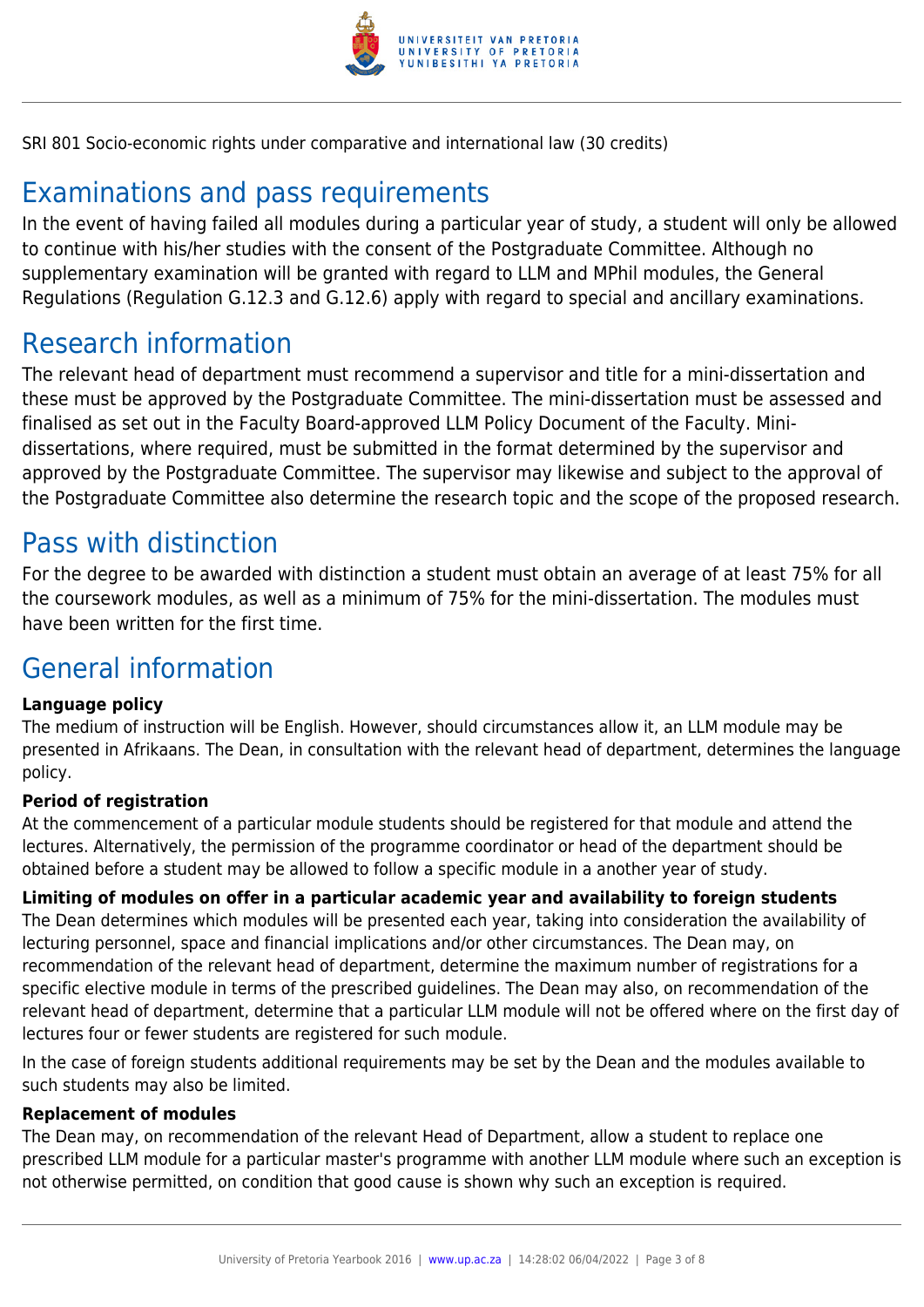

#### **Credit for modules completed at another institution**

The Dean may, on the recommendation of the relevant head of department, credit a student for a maximum of two modules completed at another institution on condition that it complies with the requirements of this Faculty. Where such modules do not bear the same titles as modules offered at this Faculty, modules with substantially the same content as determined by the relevant head of department may be granted credit in their place, or where, in the absence of such closely related modules, modules that are still relevant within the broad ambit of a specific LLM degree may be granted credit under special codes for the purposes of such a degree. Additional requirements may also be set before any such module will be granted credit in order to ensure compliance with the requirements of this Faculty.

#### **Credit for non-legal components**

In order to qualify for an LLM degree with non-legal components, the specific degree can at most include one non-legal module of the prescribed number of modules from a related field, and with the special permission from the Faculty Board.

Note that credit will not be given for modules which form part of another degree where the student has already complied with the requirements of such a degree. This rule is also applicable in instances where the student is currently also registered for another degree.

#### **Re-registration for modules**

A student may not register more than twice for the same module. In order to pass a module the student must obtain a final mark of 50%.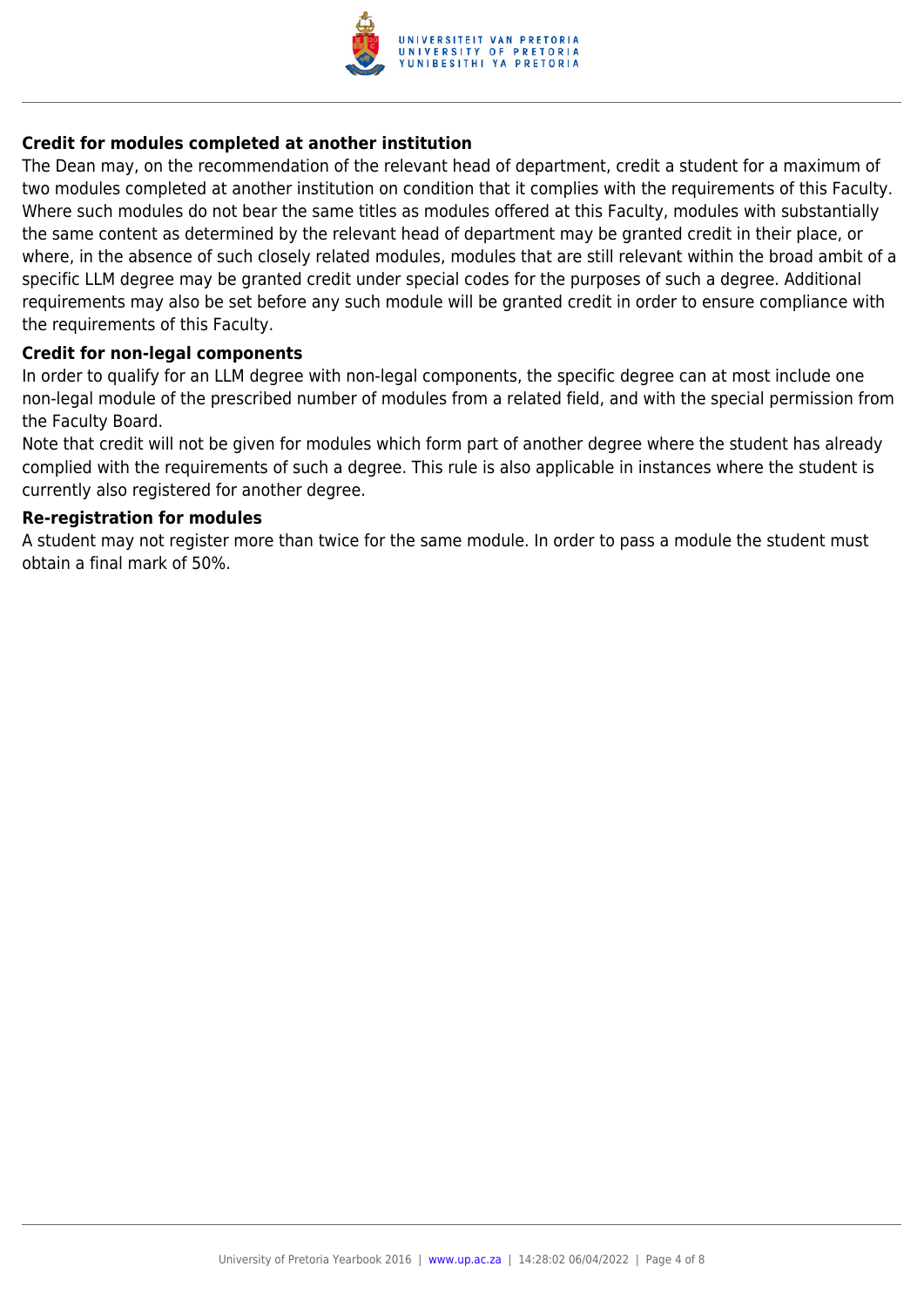

## Curriculum: Year 1

**Minimum credits: 100**

## **Fundamental modules**

### **Research methodology 801 (RHP 801)**

| <b>Module credits</b>         | 5.00                     |
|-------------------------------|--------------------------|
| <b>Prerequisites</b>          | No prerequisites.        |
| <b>Contact time</b>           | 8 seminars               |
| <b>Language of tuition</b>    | English                  |
| <b>Academic organisation</b>  | Jurisprudence            |
| <b>Period of presentation</b> | Semester 1 or Semester 2 |
|                               |                          |

#### **Module content**

- (a) Planning and organising a research project
- (b) Drafting a research proposal: Hypotheses and research question
- (c) Theory in research and methodological approaches to legal research
- (d) Language
- (e) Citation and ethics of citation
- (f) Drafting of chapters and presentation

## **Core modules**

### **Post-apartheid jurisprudence 801 (PAJ 801)**

| No prerequisites.<br><b>Prerequisites</b>     |
|-----------------------------------------------|
|                                               |
| <b>Contact time</b><br>2 lectures per week    |
| Double Medium<br><b>Language of tuition</b>   |
| <b>Academic organisation</b><br>Jurisprudence |
| <b>Period of presentation</b><br>Semester 1   |

#### **Module content**

This module deals with the following aspects:

- (a) Transformative constitutionalism
- (b) Post-apartheid jurisprudence
- (c) Law, memory, reconciliation and reparation

## **Socio-economic rights in the South African Constitution 802 (SRC 802)**

| <b>Module credits</b> | 30.00               |
|-----------------------|---------------------|
| <b>Prerequisites</b>  | No prerequisites.   |
| <b>Contact time</b>   | 2 lectures per week |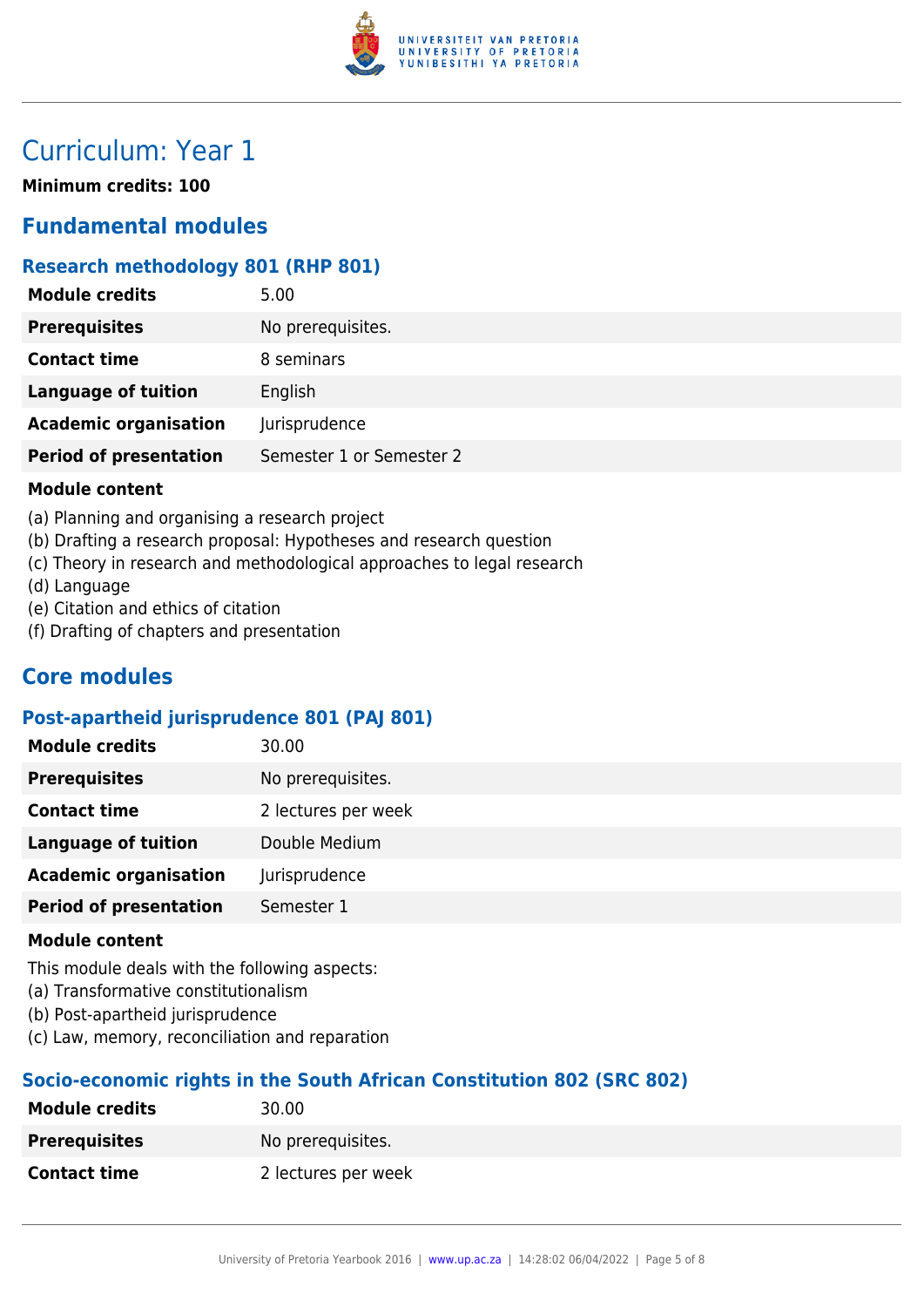

| Language of tuition           | Double Medium            |
|-------------------------------|--------------------------|
| <b>Academic organisation</b>  | Public Law               |
| <b>Period of presentation</b> | Semester 1 or Semester 2 |
|                               |                          |

#### **Module content**

An analysis of the theory and practice of constitutional socio-economic rights in South Africa, with a specific focus on litigation and legal activism in this respect.

## **Socio-economic rights under comparative and international law 801 (SRI 801)**

| <b>Module credits</b>         | 30.00                   |
|-------------------------------|-------------------------|
| <b>Prerequisites</b>          | No prerequisites.       |
| <b>Contact time</b>           | 2 lectures per week     |
| <b>Language of tuition</b>    | Double Medium           |
| <b>Academic organisation</b>  | Centre for Human Rights |
| <b>Period of presentation</b> | Semester 1              |
|                               |                         |

#### **Module content**

(a) Protection of socio-economic rights in other domestic jurisdictions, in particular in Africa (b) Introduction to international human rights law (c) Socio-economic rights in the UN human rights system (d) Socio-economic rights in the African human rights system (e) Socio-economic rights in the European human rights system (f) Socio-economic rights in the Inter-American human rights system (g) Socio-economic rights in other emerging regional human rights systems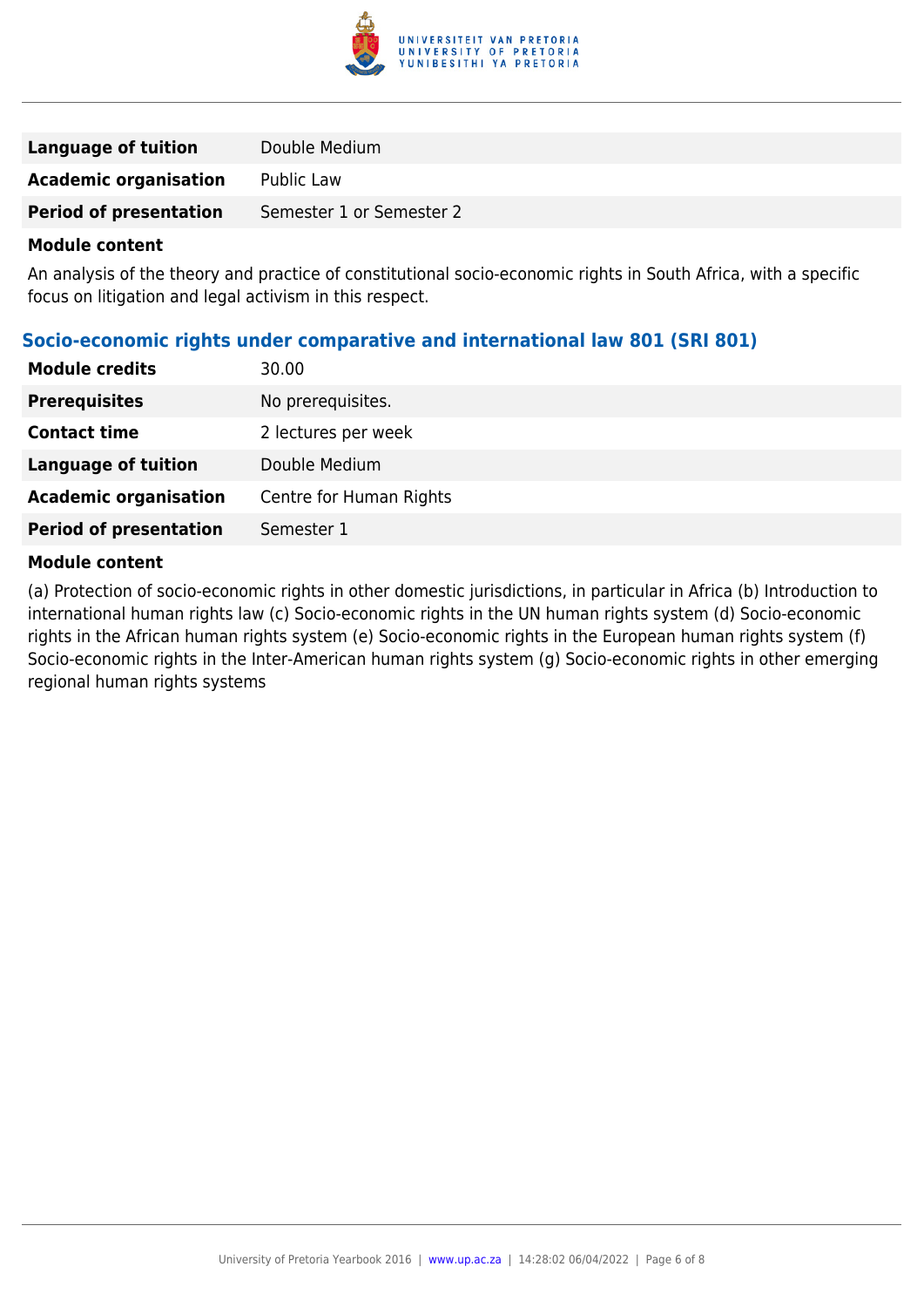

## Curriculum: Final year

**Minimum credits: 100**

## **Core modules**

## **Mini-dissertation 800 (MND 800)**

| <b>Module credits</b>         | 100.00              |
|-------------------------------|---------------------|
| <b>Prerequisites</b>          | RHP 801 and RHP 803 |
| Language of tuition           | Double Medium       |
| <b>Academic organisation</b>  | Law Dean's Office   |
| <b>Period of presentation</b> | Year                |

### **Module content**

(a) The student must submit a research proposal during his/her first year of registration for the LLM degree to the supervisor prior to commencing with the writing of the mini-dissertation.

(b) A mini-dissertation (MND 800) of 13 000 to 15 000 words inclusive of footnotes but excluding the list of contents and the bibliography, is required. The mini-dissertation must be submitted to the supervisor not later than August of the second year of registration for the LLM programme. The mini-dissertation must deal with the subject content of one of the modules or a combination of the modules registered for by the student for his/her LLM degree. Any request for an extension of the period for submission of the mini-dissertation may only be granted by the Dean on recommendation of the LLM Committee

## **Post-apartheid jurisprudence 801 (PAJ 801)**

| <b>Module credits</b>         | 30.00               |
|-------------------------------|---------------------|
| <b>Prerequisites</b>          | No prerequisites.   |
| <b>Contact time</b>           | 2 lectures per week |
| <b>Language of tuition</b>    | Double Medium       |
| <b>Academic organisation</b>  | Jurisprudence       |
| <b>Period of presentation</b> | Semester 1          |
|                               |                     |

### **Module content**

This module deals with the following aspects:

- (a) Transformative constitutionalism
- (b) Post-apartheid jurisprudence
- (c) Law, memory, reconciliation and reparation

## **Socio-economic rights in the South African Constitution 802 (SRC 802)**

| <b>Module credits</b>      | 30.00               |
|----------------------------|---------------------|
| <b>Prerequisites</b>       | No prerequisites.   |
| <b>Contact time</b>        | 2 lectures per week |
| <b>Language of tuition</b> | Double Medium       |
|                            |                     |